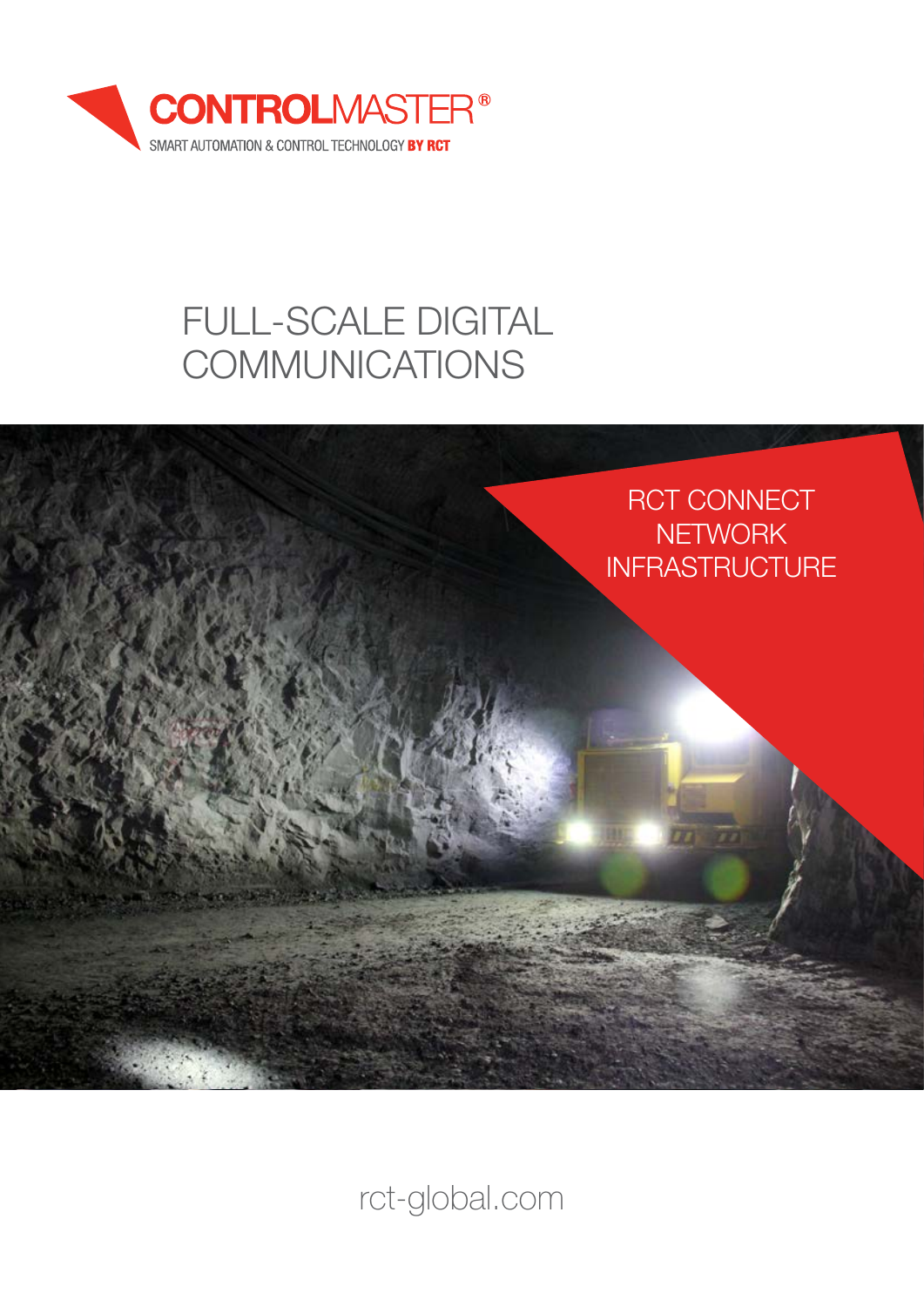# RCT CONNECT OVERVIEW

With the underground mine landscape constantly evolving, the industry is turning to digitisation in order to optimise efficiencies to increase productivity and profitability.

RCT's own network infrastructure, RCT Connect, has been designed specifically for machine automation and control in underground mining operations.

The full-scale digital communications solution meets the requirements of the autonomous machines to provide accurate feedback and information in real-time via a secure communication network from the machine's work area to the ControlMaster® Automation Centre.

Operating at 2.4GHz, RCT Connect permits optimum autonomous machine performance for both existing and future machine fleets.

#### Example Layout

Below layout will be site dependent

### Features

- Capacity to transfer large amounts of data between the machine and Automation Centre
- **Full autonomous features able to be delivered**
- **Expansion and upgrade capabilities**
- **Remote diagnostics**
- Live machine tracking
- **Live health and production data from the machine**
- Ability to operate from anywhere in the mine

\*RCT Connect can be supplied as a standalone package\*

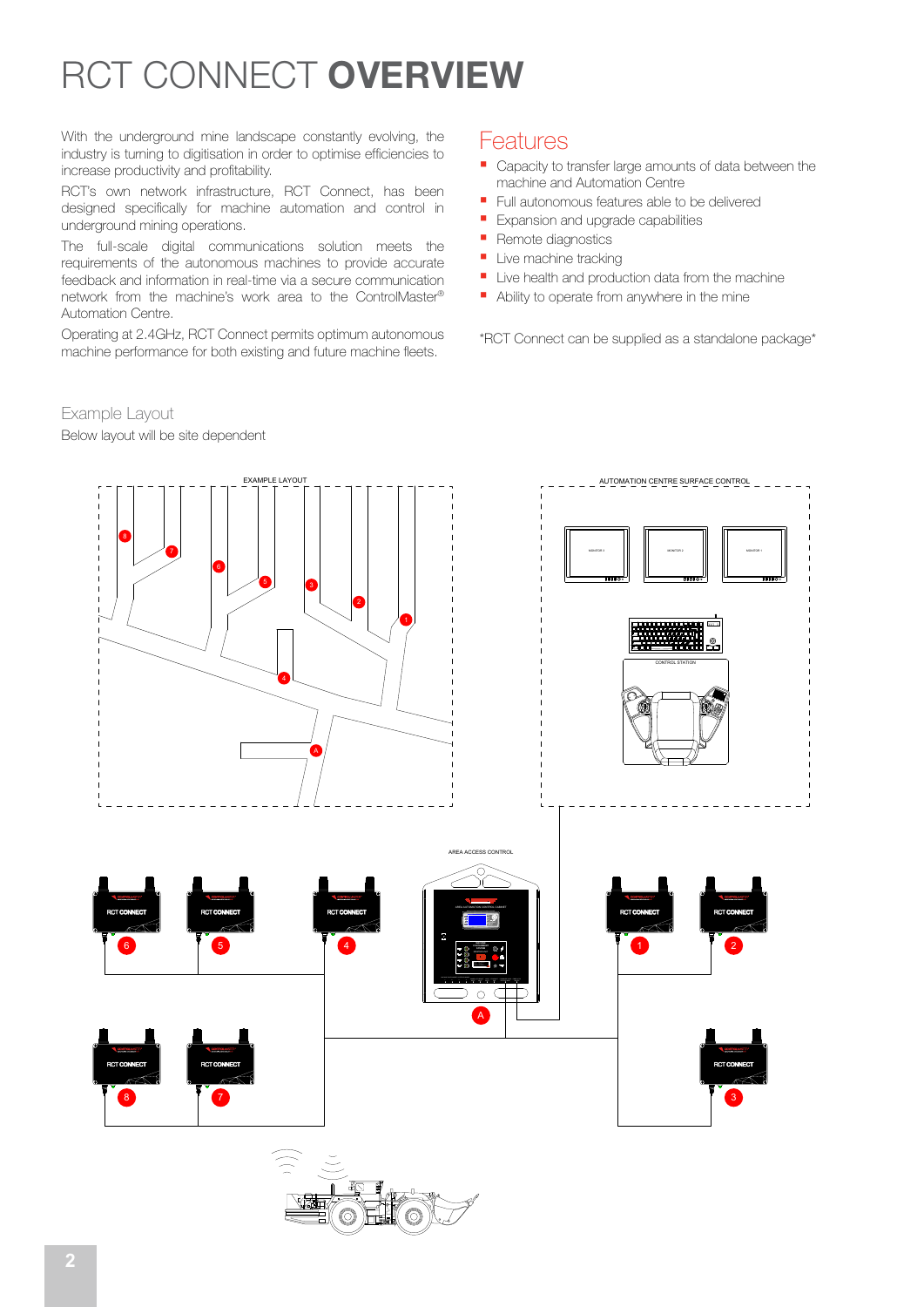# RCT CONNECT SYSTEM

## ACCESS POINT UNIT

Access points are connected to each other over the coaxial cables using Wilkinson Power Dividers for power and communications backhaul. The system is automatically discovered and configured when it is added into a RCT Connect network, which makes for quick and easy deployment in the mines' work area.

It fulfils the most severe requirements in terms of operating environment; from -20°C (-4°F) to +60°C (140°F), shock and vibration proof, protection against dust and water projections (IP66).

The unit has an integrated 2.4GHz high power wireless PCB that operates using dual chain technology. The PCB also has a Gigabit port, which helps to utilise the full potential of 802.11n wireless speeds and has built in 16kV ESD protection on both the Ethernet and the MMCX ports.

#### Features

- An RCT Connect network with up to ten access point units, over 1000m (3280ft) in length of coaxial cable can be achieved before additional power injection is required
- Capable of 60Mbps
- DC power supply input (+12 Vdc to +30 Vdc)
- **Power On' indicator**

## ACCESS POINT PHANTOM ANTENNA

The Phantom Antenna's patented technology is beneficial when high performance is desired and extreme ruggedness and low profile is required.

The antenna's revolutionary design features field diversity with both vertical and horizontal polarisation components. This gives the antenna diversity, frequency agility, low visibility, wide bandwidth and a low angle radiation pattern that is superior to traditional gain antennas in most applications.

### ETHERNET OVER COAXIAL **TRANSCEIVER**

Designed to extend IP transmission and inject power over coaxial cables to a passive PoE IP device. The transmission distance is up to 1000m (3280ft) line-of-sight.

#### Features

- Plug and play; no PC required, thus reducing the cables and power distribution cost
- Status LEDs indicate power and link connectivity/activity on RJ45 port
- 128-bit AES encrypted and ultra-low latency transmission
- Built-in 6KV surge protection at BNC and 4KV at RJ45 ports
- Multi EoC transceiver/IP devices to one transceiver at Host side transmission

## COAXIAL CABLE

To help avoid communications interference, RCT has identified that most communication failures are due to ill fitted connections on the coaxial cables. As a solution, RCT have pre-cut cables with connectors terminated for ideal connection.

The coaxial cable has the ability to power all access points for up to 1500m (4921ft) negating the need to run external power through the drive.

## WILKINSON POWER DIVIDER

A balanced 3dB power divider with an over-moulded style finish and N-type connections.

#### Features

- **Easy installation**
- 20dB isolation between ports
- 0.3dB internal loss
- Fully moulded joints for water and dust ingress protection